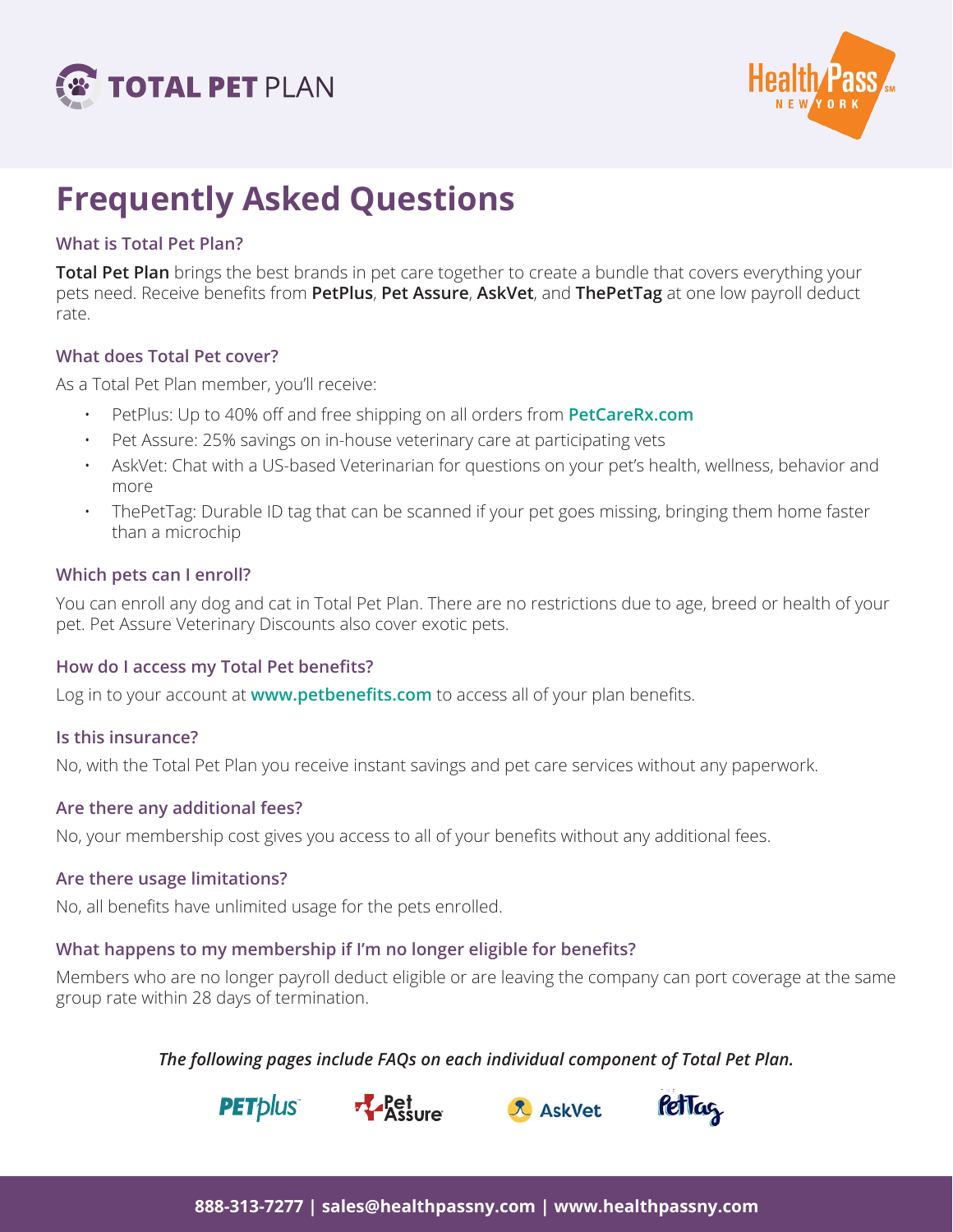# **What is PetPlus?**

Receive members-only pricing (up to 40% off) on products you're already buying for your pets. Products include prescriptions, preventatives, food, treats, toys and more! Shipping is always free and same-day pickup is available for most human-grade prescriptions.

# **How do I access my PetPlus account after enrolling?**

After you enroll, you will receive instructions via mail and email on how to activate your online account. You can start shopping online as soon as you activate your account.

# **How do I place an order for delivery?**

Shop online using your PetPlus membership at **PetCareRx.com**. Savings are automatically applied at checkout and shipping is always free.

#### **How do I pick up my pet's prescription at a pharmacy?**

If your pet is prescribed a human-grade medication, ask the vet for a written prescription for your pet's medication. Take your pet's prescription and PetPlus Rx card to any participating pharmacy.

The pharmacist will fill your pet's prescription and PetPlus will charge your credit card on file at the listed member rate. You should NOT be charged at the pharmacy for your purchase.

# **When do I receive my PetPlus card?**

Your PetPlus card is available on your PetPlus dashboard as soon as you activate your account. You can either print out your card at home or show it to the pharmacy right from your mobile device.

# **Pet Assure**

#### **What is Pet Assure?**

Pet Assure is a veterinary discount plan that saves you 25% at participating veterinarians on all in-house medical services, no exclusions. Even pre-existing conditions are covered!

#### **How do I use Pet Assure?**

When you visit a participating vet, present your Pet Assure member ID card from the Pet Assure app at checkout, and the veterinary staff will apply a 25% discount to all in-house medical services. There is no paperwork or forms to fill out. You can use your savings immediately on your benefit start date.

#### **What procedures are discounted?**

Participating veterinarians discount all in-house medical services. This includes the office visit, vaccinations, surgery, dental cleaning, spay and neuter surgery, x-rays and any other procedures the vet performs. Even procedures related to pre-existing conditions are discounted.



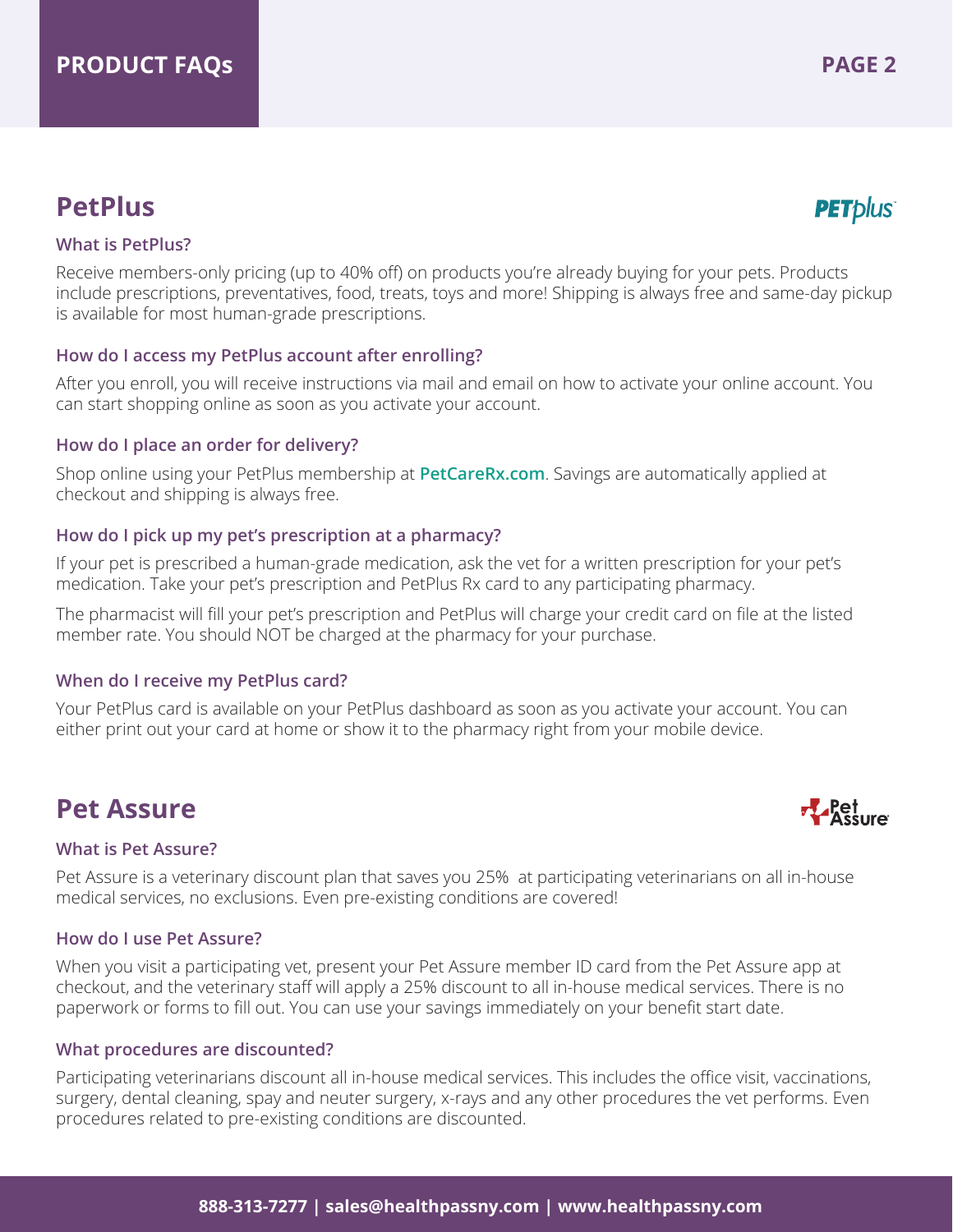#### **Are there any exclusions?**

No, there are absolutely no exclusions. All in-house medical services are covered, including wellness, sick and emergency care. You can enroll any type of pet, regardless of type, breed, age or health.

#### **Can I use this together with pet insurance?**

Yes. Pet insurance typically only covers major medical claims and often excludes wellness exams or preexisting conditions. Pet Assure does not have any exclusions and will save you money on the procedures not covered by pet insurance. The Pet Assure savings are instant and can help you save on veterinary care prior to meeting your insurance deductible and while you wait for insurance reimbursement.

#### **Where can I find a list of participating vets in my area?**

You can search for participating practices by visiting **www.petbenefits.com/search**. Mention that you're a Pet Assure member when you call to make an appointment.

If a veterinarian you would like to visit does not participate, you can invite them to join by clicking the "Invite to Pet Assure" button. With a few details, you'll have a custom-generated email to send to your vet inviting them to join and providing instructions for them to contact Pet Assure for further details.

# **AskVet**

# **What is AskVet?**

AskVet is 24/7 pet telehealth service that gives you direct access to a veterinarian via live chat.

#### **How do I access AskVet?**

Log in to your PetPlus account. Click Connect Now on your PetPlus dashboard to chat with an AskVet Veterinarian.

#### **Can AskVet replace my primary veterinarian?**

No, AskVet does not diagnose or prescribe, and is not intended to be used as a replacement for your primary veterinarian.

#### **Who are the veterinarians at AskVet?**

AskVet veterinary telehealth specialists are US-based licensed veterinarians trained to help you make the best decisions for your pet.

#### **What can an AskVet veterinarian help me with?**

AskVet offers 24/7 decision support on all of your pet care questions and concerns. While AskVet cannot provide a diagnosis or prescribe medication, they can help you decide the best course of action or learn more about managing your pet's existing condition.